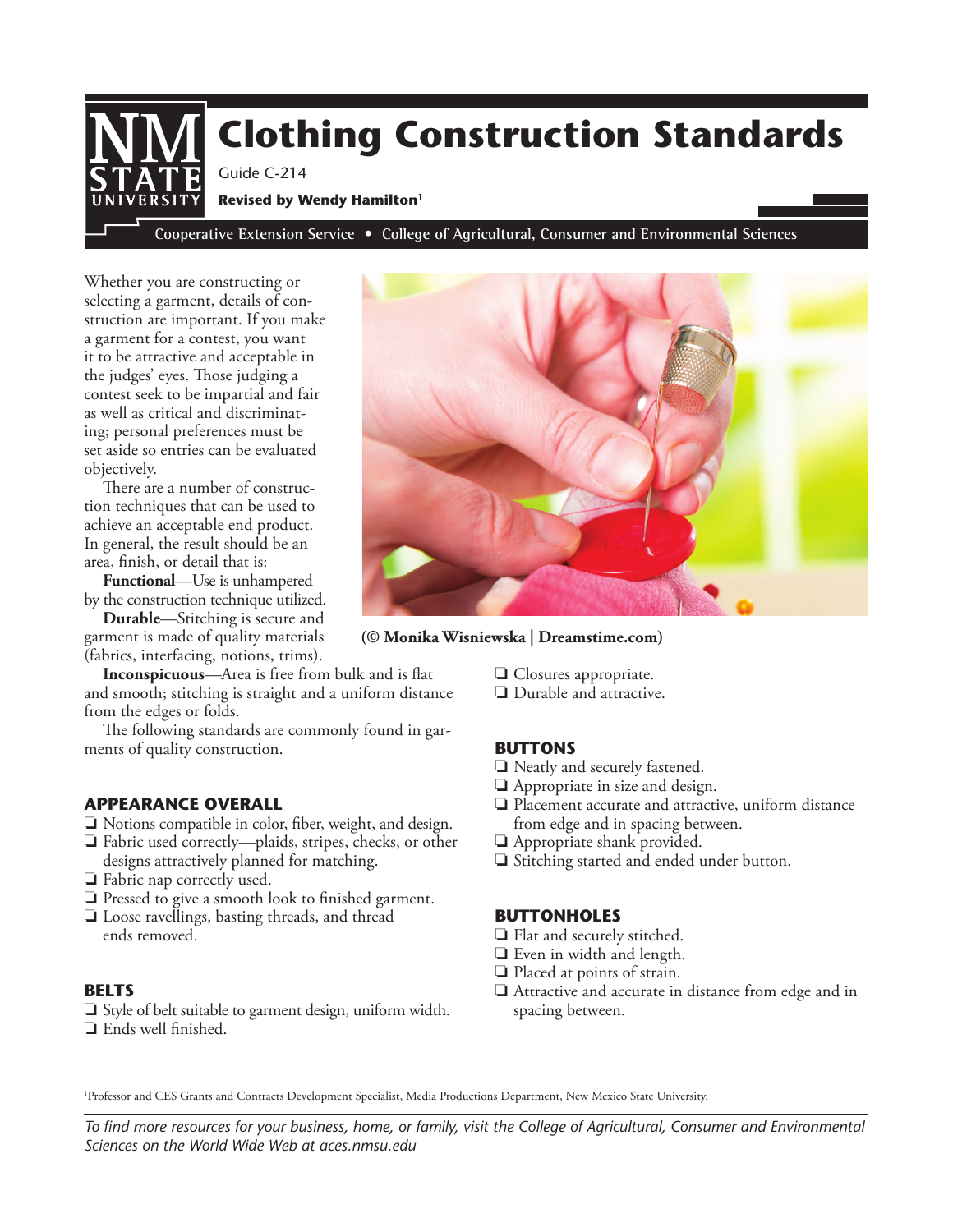- $\Box$  Cut on grain.
- $\Box$  Appropriate in size.
- $\Box$  Appropriate interfacing used.

# **For fabric (bound) buttonholes**

- $\Box$  Lips an attractive size and even in width.
- $\Box$  Lips meet exactly at the center of the buttonhole.
- $\Box$  Corners are square.
- $\Box$  Facing securely and appropriately fastened to the back of the buttonhole.

# **For machine-made buttonholes**

- $\Box$  Stitches evenly spaced and smooth in appearance on front and back of buttonhole.
- $\Box$  Center cut neatly with all loose threads trimmed off.
- $\Box$  Interfacing is an appropriate color.

# **COLLARS**

- $\Box$  Free from bulk—seams graded, clipped, or notched.
- $\Box$  Understitching holds undercollar in place so it does not show.
- $\Box$  Appropriate interfacing used.
- $\Box$  Shape symmetrical on right and left.
- $\Box$  Curved edges smooth, points sharp and flat.
- $\Box$  Rolls smoothly or lays flat according to design.

# **CUFFS**

- $\Box$  Flat, smooth, free from bulk—seams graded and understitched, where applicable.
- $\Box$  Even in width.
- $\Box$  Undercuff does not show.
- $\Box$  Appropriately interfaced.

# **DARTS**

- $\Box$  Tapered and smooth—free from pucker or bubble at point.
- $\Box$  Securely fastened at ends.
- $\square$  Symmetrical in shape, length, and spacing.
- $\Box$  Attractive placement.
- $\Box$  Pressed correctly—vertical darts pressed toward center, horizontal darts pressed down.

# **FACINGS**

- $\Box$  Flat, smooth, free from bulk.
- $\Box$  Seams graded, clipped or notched, and understitched, as needed.
- $\Box$  Securely tacked in place at seams, darts, and openings.



# **(© Elena Elisseeva | Dreamstime.com)**

- $\Box$  Facing edges free from raveling.
- $\Box$  Any edge finish flat, smooth, and free from bulk.

# **FIT**

- $\Box$  Adequate ease for comfort.
- $\Box$  Fitting details (neckline, armhole, waistline) properly located on body.
- $\Box$  Silhouette lines follow silhouette of body.
- $\Box$  Lengthwise grainline perpendicular to floor; crosswise grainline parallel to floor.
- $\Box$  Darts point to and stop short of the fullest part of the area they fit.
- $\Box$  Free from strain and/or excess fullness.

# **GATHERS**

- $\Box$  Uniform and evenly distributed. Stitched so pleats are not formed.
- $\Box$  Adequately full—do not look skimpy or bulky.

# **HEMS**

- $\Box$  Flat and inconspicuous, unless meant to be decorative.
- $\Box$  Seams pressed as required and graded to reduce bulk.
- $\Box$  Hem fold pressed so hem hangs smoothly at lower edge.
- $\Box$  Hem edge smooth, flat, and free from raveling.
- $\Box$  Excess fullness evenly eased, free from pleats.
- $\Box$  Seams aligned.
- $\Box$  Hem edge finish should not create ridge or add bulk.
- $\Box$  Hem even in width.
- $\Box$  Width appropriate for garment style and fabric type.
- $\Box$  Topstitching is straight and attractive in size and placement.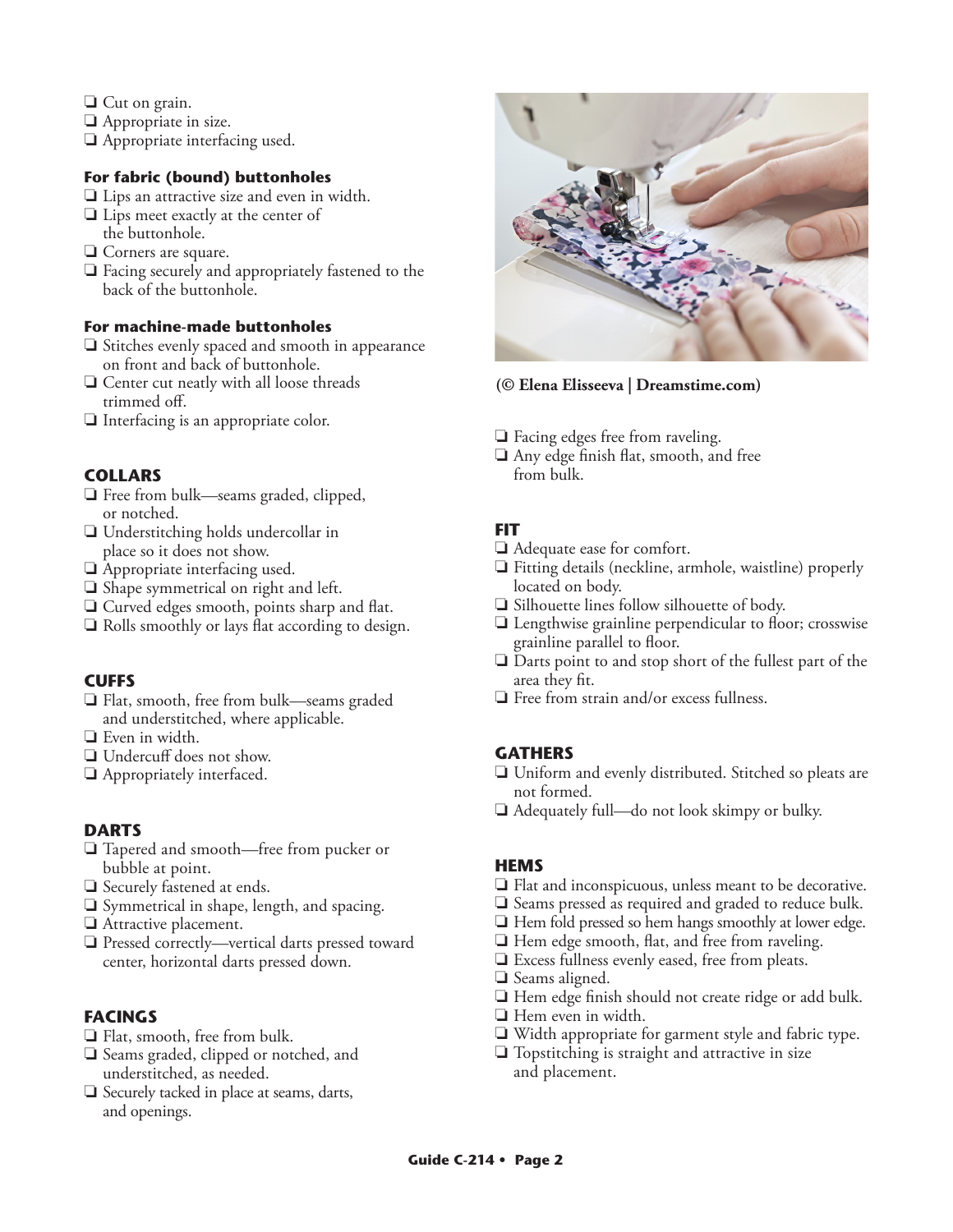- $\Box$  Hand stitches uniform, secure, and inconspicuous.
- $\Box$  Fused hems securely fused and flat.
- $\Box$  Hem hangs parallel to floor.
- $\Box$  Length attractive for wearer and appropriate for garment.

#### **INTERFACING**

- $\Box$  Enhances body and wear of garment.
- $\Box$  Color and care requirements compatible with outer fabric.
- $\Box$  Free from bulk and raveling.
- $\Box$  Not visible on inside or outside of garment.

# **LINING**

- $\Box$  Conceals inner construction of garment without adding excess bulk.
- $\Box$  Color and care requirements compatible with outer fabric.
- $\Box$  Fits smoothly inside garment with seams aligned.
- $\Box$  If attached at hems, has pleat for ease.
- $\Box$  If free hanging, is attached at seams with French tacks.
- $\Box$  Hemmed shorter than garment—1/2 inch shorter than sleeves and 1 inch shorter than skirt or pants.

#### **NECKLINE**

- $\Box$  Free from bulk.
- $\Box$  Facings flat and inconspicuous—graded, clipped, and understitched.
- $\Box$  Design symmetrical.

# **NEEDLEWORK (HAND STITCHING)**

- $\Box$  Uniform stitches, secure, inconspicuous.
- $\Box$  Correct technique used—stitch with single thread.
- $\Box$  No bulky knots at thread ends.
- $\Box$  Correct stitch used for purpose.

# **PLACKET**

- $\Box$  Flat and free from excess bulk.
- $\Box$  Inconspicuous unless meant to be decorative.
- $\Box$  Correct technique used for purpose—faced, bound, hemmed.

#### **PLEATS AND TUCKS**

- $\Box$  Uniform in width (unless design varies).
- $\Box$  On straight grain of fabric when design allows.
- $\Box$  Neatly pressed, as required.
- $\Box$  Stitching straight.
- $\Box$  Spacing attractive and accurate.

#### **POCKETS**

- $\Box$  Flat, smooth, and free from bulk.
- $\Box$  Stitching straight.
- $\Box$  Pressed neatly.

## **For patch pockets**

- $\Box$  Upper corners reinforced.
- $\Box$  Square corners mitered, round corners symmetrical.
- $\Box$  Hem appropriate width and neatly finished.
- $\Box$  Attractive placement.
- $\Box$  If in pairs, coordinated in size, shape, and fabric design (if applicable).

#### **In-seam pockets**

- $\Box$  Interfaced, understitched, lay flat when worn.
- $\Box$  Inconspicuous unless meant to be decorative.

#### **PRESSING**

- $\Box$  Garment smooth and free from wrinkles.
- $\Box$  Free from sheen and scorch.
- $\Box$  No ridges from seams or facings.
- $\Box$  Seams pressed flat and inconspicuous.
- $\Box$  Darts pressed to shape of garment.
- $\Box$  Pleats, tucks, and creases pressed, as design requires.

# **SEAMS**

- $\Box$  Securely stitched, straight, flat, free from bulk.
- $\Box$  Stitches appropriate in size and tension.
- $\Box$  Fullness eased, as required.
- $\Box$  Crossed seams intersect correctly.
- $\Box$  Pressed in correct direction.
- $\Box$  Graded or trimmed and understitched, where appropriate.
- $\Box$  Fabric design matched, as possible.
- $\Box$  If finish used, no added bulk or tension.
- $\Box$  Construction notches trimmed off after seams are sewn.
- $\Box$  Free from raveling.

# **SLEEVES**

#### **Set-in sleeves**

- $\Box$  Fullness evenly distributed.
- $\Box$  Seam smooth and even in width around cap.
- $\Box$  Underarm section of seam trimmed and double stitched.
- $\Box$  Seam pressed toward sleeve cap.
- $\Box$  Free from raveling.

#### **Kimono or raglan sleeves**

- $\Box$  Seams pressed open.
- $\Box$  Clipped and reinforced, as needed.